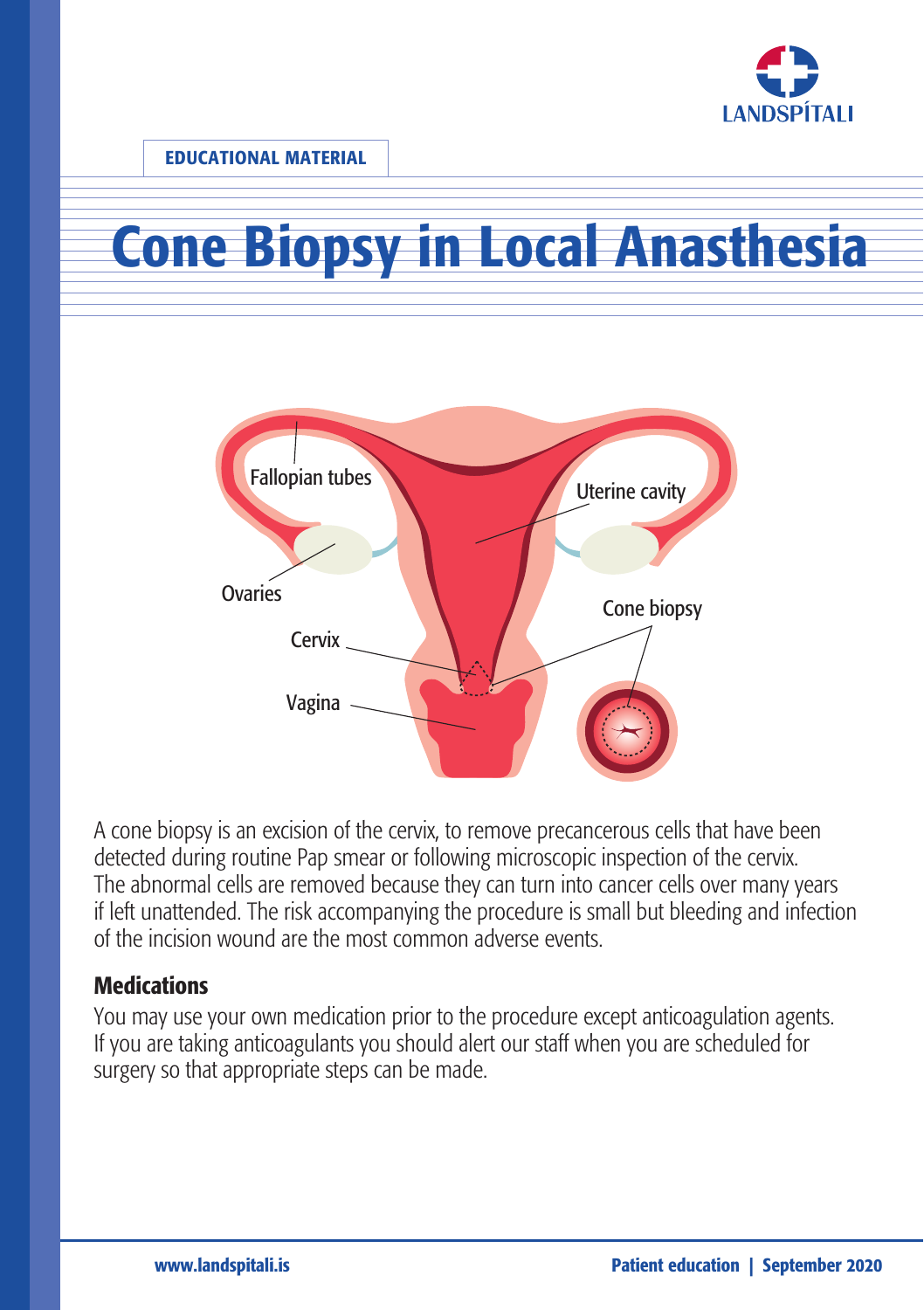## Day of the procedure

Eat a healthy breakfast the day of surgery. Fasting is not recommended. Before arriving at the hospital you need to shower and you should dry with a clean towel and dress in clean clothes.

You attend the Gynecology ward 21A on the ground floor of the Womens clinic of Landspítali hospital at Hringbraut. You should check in at the check-in stand. A staff member will attend those who arrive for surgery in the waiting area.

## The procedure

The procedure is performed under local anaesthesia in a similar manner as a gynecological examination. A speculum is inserted into the vagina and a thorough examination of the cervix is conducted with a microscope. Local anaesthesia is injected into the cervix and a small piece of cervical tissue removed. The whole process takes 10 to 15 minutes. The tissue sample is sent to the laboratory for histological tissue diagnosis. A letter containing the results will be sent within three weeks from the procedure.

## After the procedure

Most women can go to work or school the day after the procedure. If your job involves physically heavy work we recommend that you stay home for 2-7 days. Strenous exercise may increase the bleeding in the first two weeks after the procedure. It is not advisable to travel abroad during the first three weeks but it is okay to take a domestic flight the day after the procedure.

#### Pain and painkillers

Most women feel little or no pain after the procedure. We recommend that you use paracetamol and ibuprofen for pain relief, if needed. The maximum dose of paracetamol is 1 gram four times during a 24 hour period, and the maximum dose of ibuprofen are 400 mg four times over a 24 hour period.

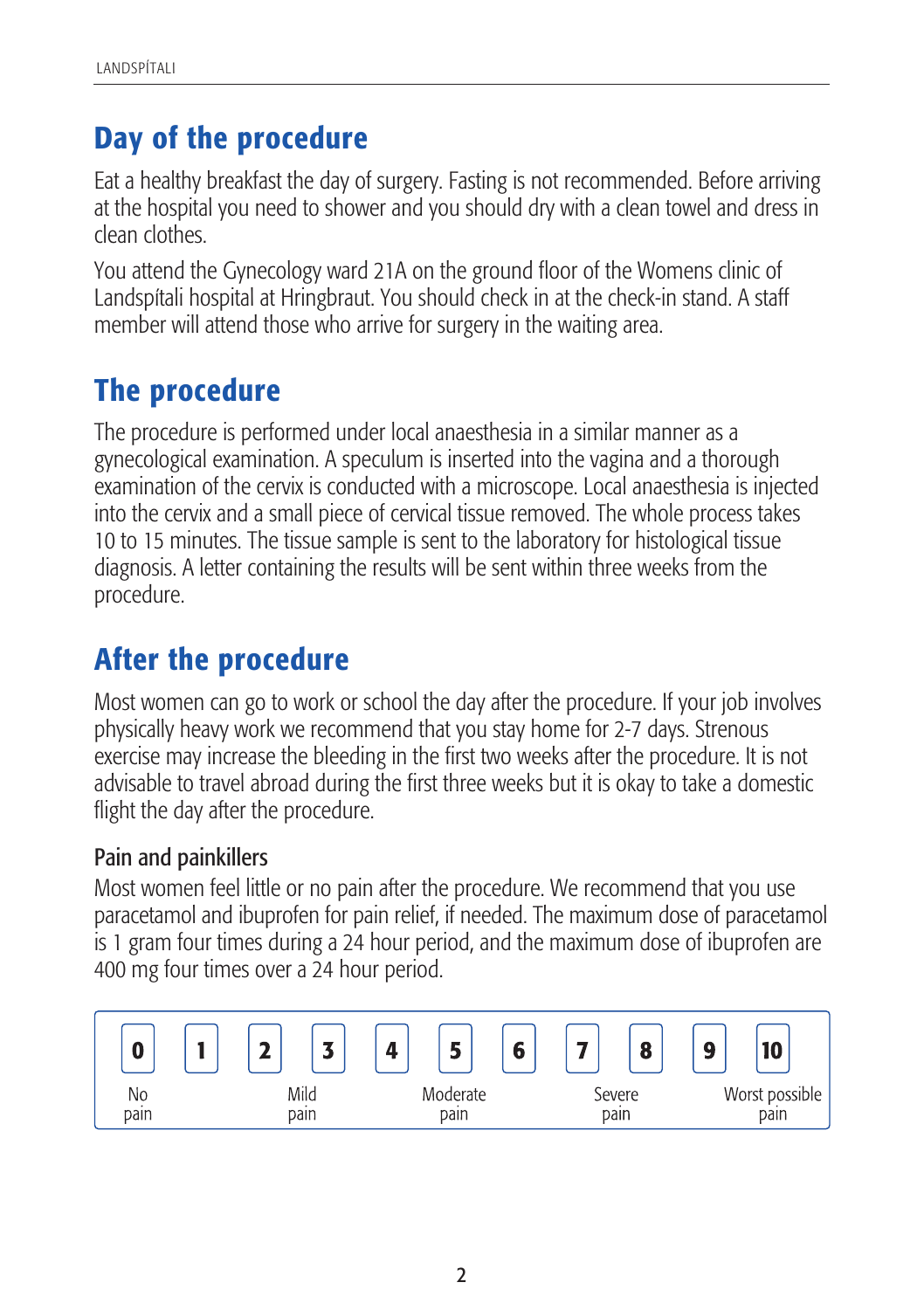## Bleeding

Vaginal bleeding is normal during the first 1-3 weeks after the procedure. The bleeding should be less than your normal menses. After 8 to 12 days the bleeding may increase temporarily and become bright red. There may also be a foul smelling discharge at the same time. The procedure does not change the menstrual cycle.

## What to avoid

In order for the wound to heal in the best manner possible and decrease the risk of infection, you should avoid the following for the next 4-5 weeks:

- Sexual intercourse
- Use of tampons and menstruation cup
- Swimming pools and hot tubs

#### When to seek help after cone biopsy:

- Intensity of the vaginal bleeding is such that a large pad (a night pad or similar) becomes saturated with blood within 30 minutes, during a time period that lasts for more than two hours.
- The body temperature exceeds 38°C.
- Foul smelling discharge for more than 10 days.
- Intense pain in abdomen that is not relieved by painkillers.

# General recommendations

There is no follow up appointment at the hospital. However, the risk of persistent precancerous lesions is up to 30% after a cone biopsy. It is therefore of utmost importance to continue with regular Pap smears after the procedures.

Smoking increases the risk of persistent lesions in the cervix. Smoking cessation can improve your chances to get rid of abnormal cells.

Cone biopsy does not affect fertility. However, repeated conizations can shorten the cervix and increase the chance of miscarriage. Pregnancy is not reccomended within the first three months of having a cone biopsy.